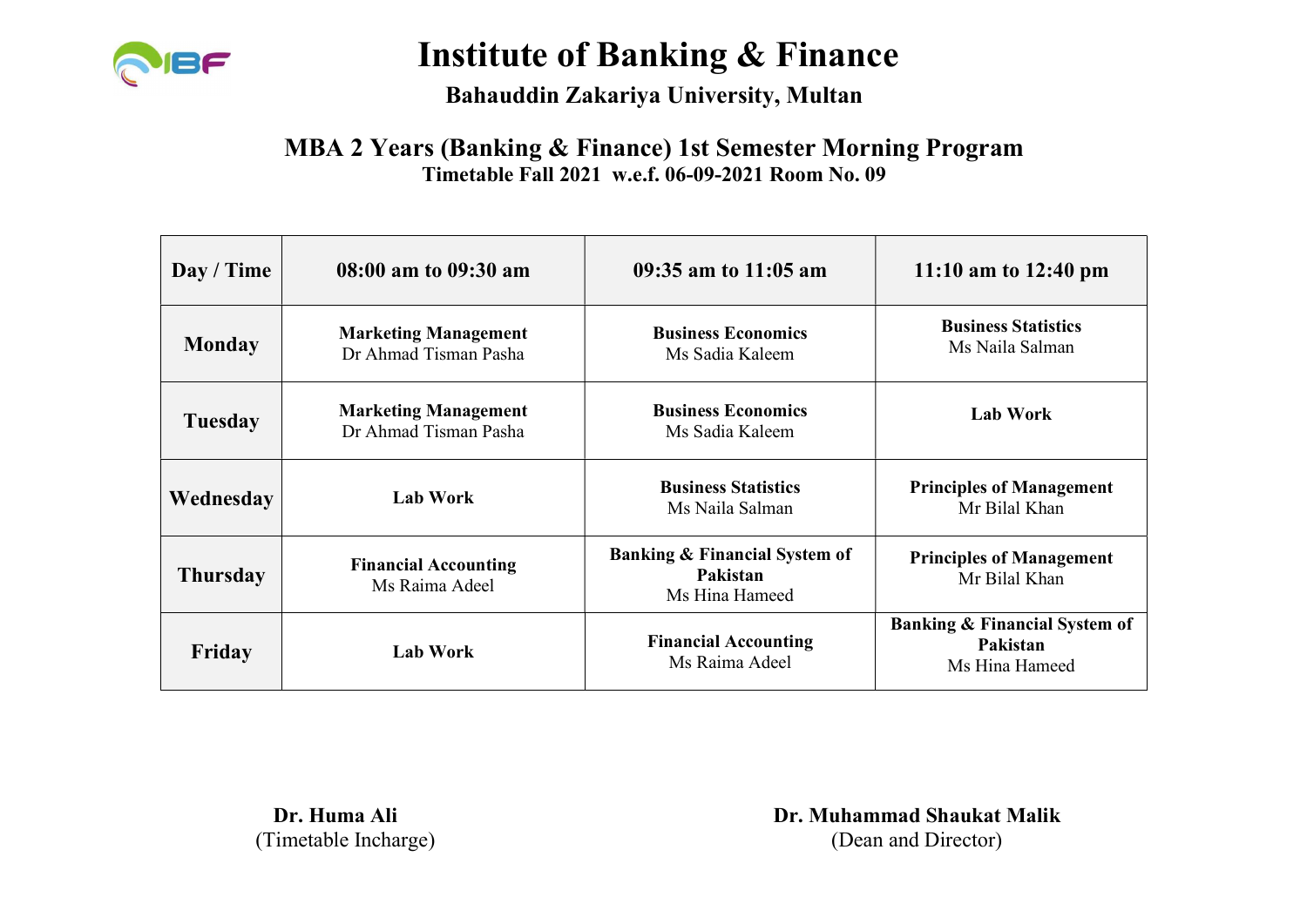

#### Bahauddin Zakariya University, Multan

#### BBA (Banking & Finance) 1st Semester Morning Program Timetable Fall 2021 w.e.f. 06-09-2021 Room No. 10

| Day / Time     | 08:00 am to 09:30 am                                             | 09:35 am to 11:05 am                                                                | 11:10 am to $12:40 \text{ pm}$ |
|----------------|------------------------------------------------------------------|-------------------------------------------------------------------------------------|--------------------------------|
| <b>Monday</b>  | <b>Introduction to Business &amp; Banking</b><br>Ms Laraib Aslam | <b>Business Mathematics</b><br><b>Lab Work</b><br>Ms Afifa                          |                                |
| <b>Tuesday</b> | <b>Lab Work</b>                                                  | <b>Business Mathematics</b><br><b>Islamic Studies</b><br>Ms Umme Salma<br>Ms Afifa  |                                |
| Wednesday      | <b>Business Economics</b><br>Ms Asma Akhtar                      | <b>Introduction to Business &amp; Banking</b><br>Ms Laraib Aslam                    | Lab Work                       |
| Thursday       | <b>Lab Work</b>                                                  | <b>Business Economics</b><br>Freshmen English-I<br>Ms Fozia Nisar<br>Ms Asma Akhtar |                                |
| Friday         | Freshmen English-I<br>Ms Fozia Nisar                             | <b>Islamic Studies</b><br><b>Lab Work</b><br>Ms Umme Salma                          |                                |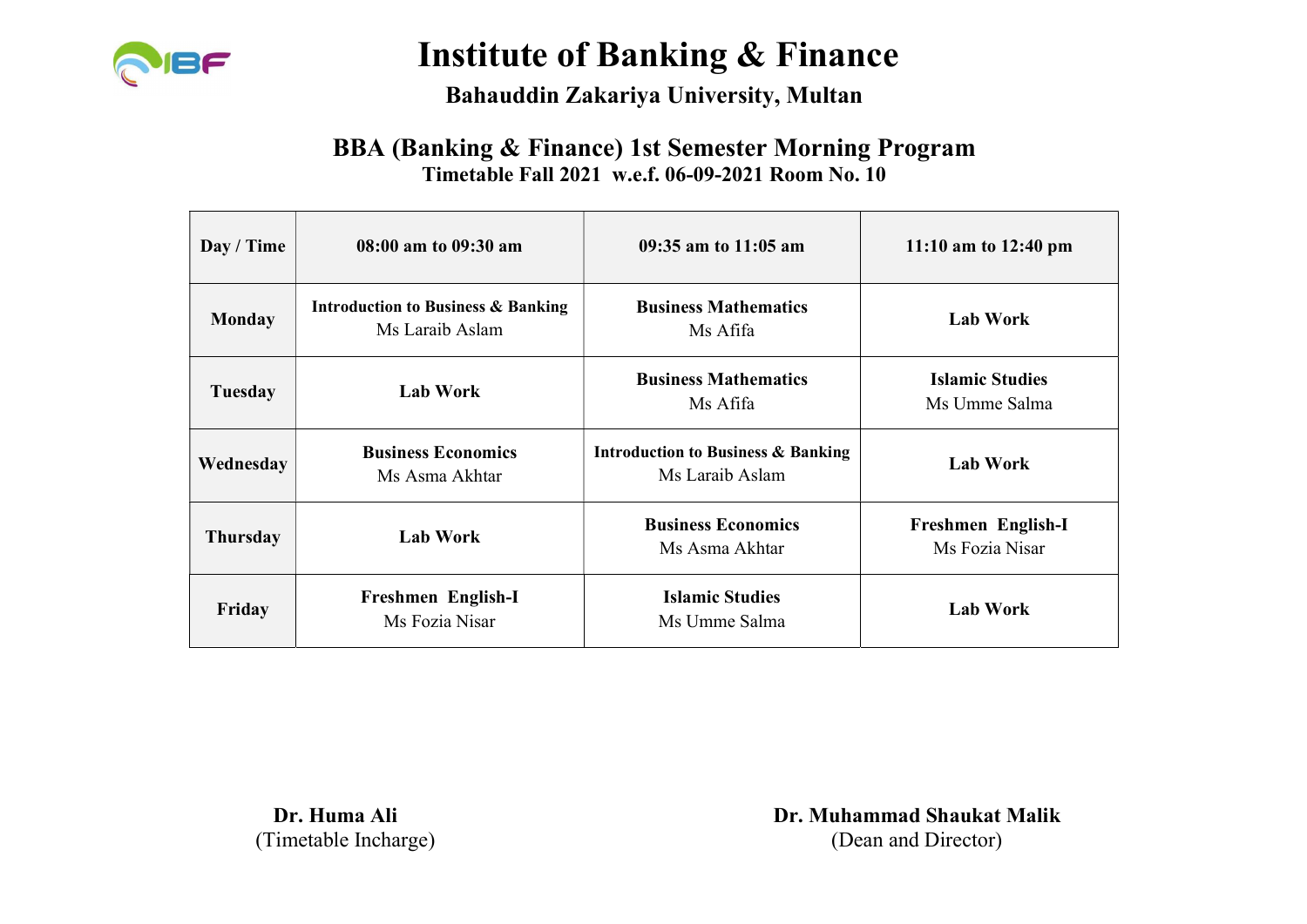

### Bahauddin Zakariya University, Multan

### BBA (Banking & Finance) 1st Semester Afternoon Program Timetable Fall 2021 w.e.f. 06-09-2021 Room No. 10

| Day / Time    | 12:45 pm to 2:15 pm                                              | $2:20 \text{ pm}$ to $3:50 \text{ pm}$                           | 3:55 pm to $5:25$ pm                   |
|---------------|------------------------------------------------------------------|------------------------------------------------------------------|----------------------------------------|
| <b>Monday</b> | <b>Introduction to Business &amp; Banking</b><br>Ms Laraib Aslam | <b>Business Economics</b><br>Ms Asma Akhtar                      | <b>Lab Work</b>                        |
| Tuesday       | <b>Business Mathematics</b><br>Ms Naila Salman                   | <b>Business Economics</b><br>Ms Asma Akhtar                      | <b>Lab Work</b>                        |
| Wednesday     | <b>Business Mathematics</b><br>Ms Naila Salman                   | <b>Introduction to Business &amp; Banking</b><br>Ms Laraib Aslam | <b>Lab Work</b>                        |
| Thursday      | <b>Islamic Studies</b><br>Ms Umme Salma                          | Lab Work                                                         | Freshmen English-I<br>Ms Rashda Khalil |
| Friday        | <b>Islamic Studies</b><br>Ms Umme Salma                          | Freshmen English-I<br>Ms Rashda Khalil                           | <b>Lab Work</b>                        |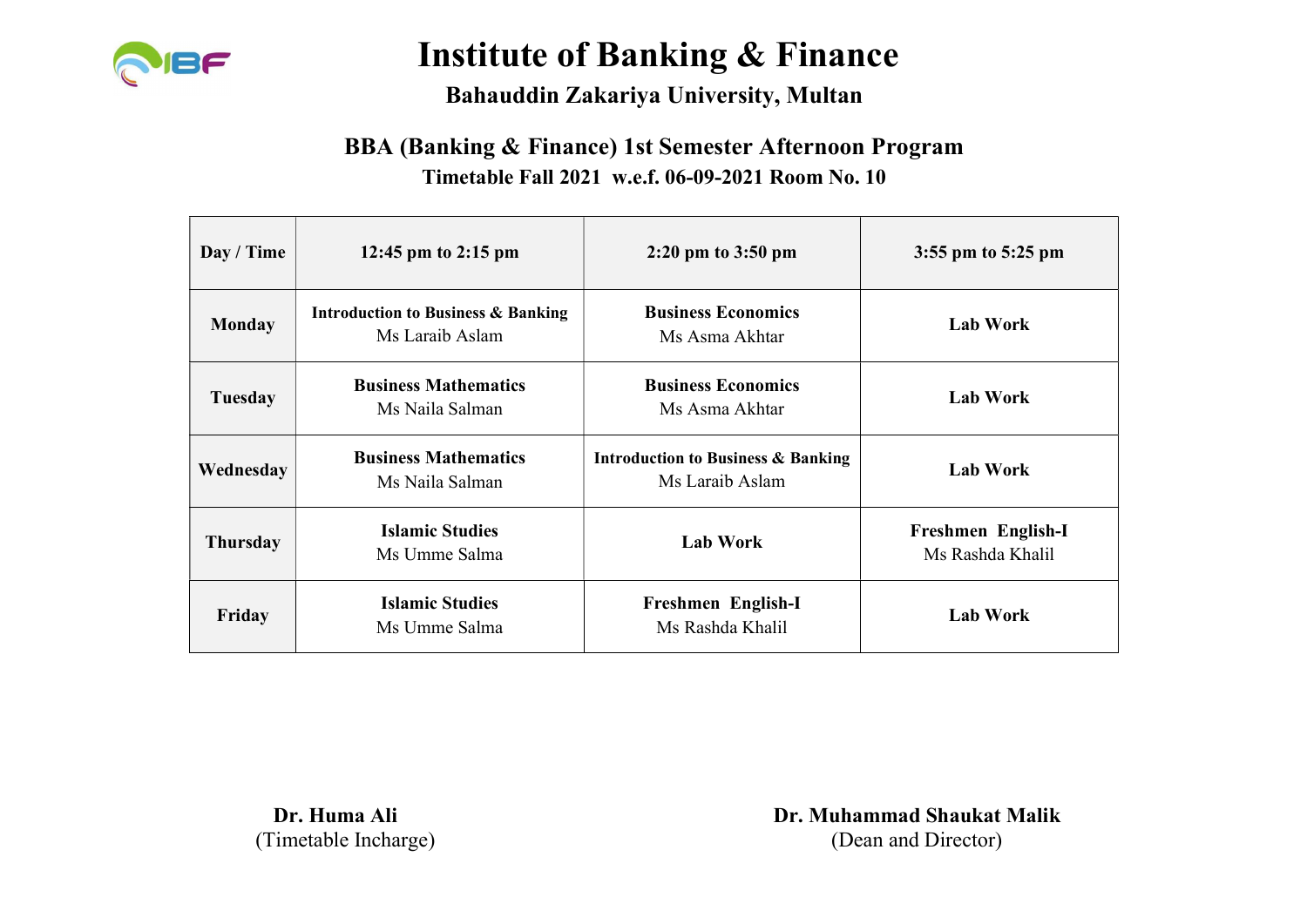

Bahauddin Zakariya University, Multan

### ADP 1st Semester Morning Program Timetable Fall 2021 w.e.f. 06-09-2021 Room No. 8

| Day / Time    | $08:00-09:30$                                  | $09:35-11:05$                                  | $11:10-12:45$                                                    |
|---------------|------------------------------------------------|------------------------------------------------|------------------------------------------------------------------|
| <b>Monday</b> | <b>Lab Work</b>                                | <b>Islamic Studies</b><br>Mr Sami Ullah Aziz   | <b>Business Economics</b><br>Ms Robina Yasmeen                   |
| Tuesday       | <b>Business Mathematics</b><br>Ms Fozia Batool | <b>Lab Work</b>                                | <b>Business Economics</b><br>Ms Robina Yasmeen                   |
| Wednesday     | <b>Islamic Studies</b><br>Mr Sami Ullah Aziz   | <b>Business Mathematics</b><br>Ms Fozia Batool | <b>Lab Work</b>                                                  |
| Thursday      | Freshmen English-I<br>Ms Fouzia Nisar          | <b>Lab Work</b>                                | Introduction to Business & Banking<br>Mr Khadija Riaz            |
| Friday        | <b>Lab Work</b>                                | Freshmen English-I<br>Ms Fouzia Nisar          | <b>Introduction to Business &amp; Banking</b><br>Mr Khadija Riaz |